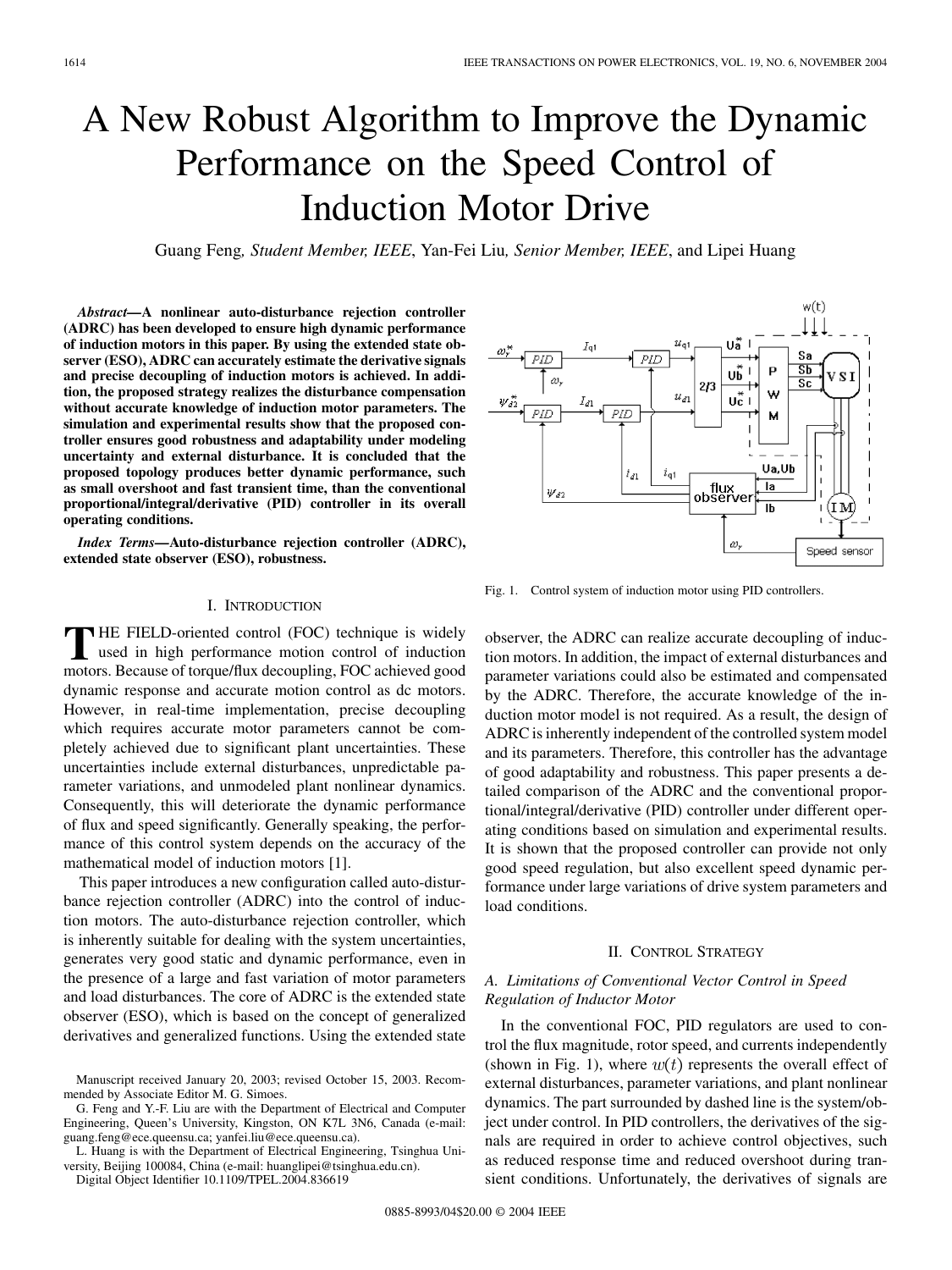difficult to retrieve because of noise. Furthermore, due to nonlinearities and uncertainties existing in the induction machine drive system, it is difficult for the conventional PID controller to achieve good static and dynamic performance for different operating situations. As a consequence of these phenomena, a degradation of drive performance occurs.

To avoid these problems, a great deal of research has been done involving alternative control techniques. In recent years, adaptive methods and predictive PID controllers have become more attractive in the improvement of the robustness and dynamic performance of control systems [\[2](#page-12-0)]–[[6\]](#page-12-0). However, they are very complex and require knowledge of model parameters and model states. As a consequence, they require high computational intensity in real-time implementation.

One effective way to design a controller is to get rid of the restriction of the mathematical model. This would promote a new structure of controllers. Based on the theory of nonlinear feedback and generalized derivatives, ADRC is introduced in this paper.

# *B. Advantages of Nonlinear Feedback Compared With Linear Feedback*

In many respects, a nonlinear system has some high efficient characteristics compared to a linear system. To give a simple example, consider the system  $\dot{x} = w(t) + u(t)$ , where  $w(t)$  is the disturbance and the control signal  $u(t)$  is designed to stabilize the whole system. Using the linear feedback control  $u = -kx$ , at the steady-state  $\dot{x} = 0$ , the steady-state error of the closed loop is  $e = \frac{w(t)}{k}$  (assuming  $k > |w(t)|$ ). By choosing nonlinear feedback control  $u = -k |x|^\alpha \text{sign}(x)$ ,  $0 < \alpha < 1$ , where  $sign(x)$  is the signum function. The magnitude of steady-state error is reduced to  $|e| = |w(t)/k|^{1/\alpha} < |w(t)/k|$ . This indicates that a proper nonlinear feedback control can significantly reduce the effect of disturbance compared with linear feedback.

Giving another example, for system  $\dot{x} = -cx + u$ , where the input signal is  $v(t)$  and c is a constant related to the system. A feedback control  $u(t) = f(v(t) - x(t))$  is designed, so that the state variable  $x(t)$  can converge to the input signal  $v(t)$ quickly. Assuming input  $v(t) = v$ (constant), the linear feedback control law is chosen as  $u = k(v(t) - x(t))$  (k is the feedback coefficient). Then, the steady-state error of the system  $e_{\text{linear}}(t) = v(t) - x(t)$  is converged to  $v \cdot c/(c+k)$ . Appendix A gives the detailed derivation.

However, if a nonlinear feedback control is chosen as  $u =$  $k|v(t)-x|^a \operatorname{sign}(v(t)-x)$   $(0 < \alpha < 1)$ , the steady-state error  $e_{\text{nonlinear}}(t)$  will be smaller than  $(cv/k)^{1/\alpha}$ , as shown in Appendix A. Appendix A also illustrates that in condition  $0 < \alpha < 1, c \ll k$ , and  $cv \ll k$ , which is normally the case, the steady-state error of nonlinear feedback  $e_{nonlinear}$  will be much smaller than that of linear feedback using the same feedback coefficient k. For example, if  $c = 1$ ,  $v = 1$ , and  $k = 100$ , the steady-state error, by using linear feedback, is  $e_{\text{linear}} =$  $1/101 \approx 1/100$ . By using nonlinear feedback, and assuming  $\alpha = 1/2$ , the steady-state error  $e_{\text{nonlinear}} < (1/100)^2 \ll$  $e_{\text{linear}}$ 



Fig. 2. Block diagram of  $Z_i(t)$  order ADRC.

The above examples show that the nonlinear feedback control has the ability to greatly constrain the influence of system modeling and disturbances. They demonstrate that there exists some kind of control strategy, which is independent of the mathematical model of controlled system. Considering one extreme situation, when  $\alpha \rightarrow 0$ , this control system is equivalent to sliding mode control. It has been shown that sliding mode control has robustness and is independent of disturbances and modeling uncertainties. This example indicates that if the nonlinear feedback control is properly designed, it is possible for a nonlinear feedback control system to achieve robustness and adaptability to disturbances and uncertainties.

## *C. Principle of ADRC*

Based on the nonlinear feedback, the nonlinear auto-disturbance rejection controller (ADRC) is introduced to achieve high dynamic performance in the overall operating range. It is composed of three parts (shown in Fig. 2): 1) nonlinear differentiator (ND), 2) extended state observer (ESO), and 3) nonlinear state error feedback control law (NLSEF) [\[7](#page-12-0)]. The essential part of ADRC is the extended state observer.

Generally speaking, to control any Nth order nonlinear system,  $(N + 1)$ th order ADRC is needed. For any given input reference signal  $v(t)$ , the Nth order nonlinear differentiator generates the preconditioned transition process  $z_{11}(t)$  and it's first to  $N-1$ th derivatives  $z_{12}(t), \ldots, z_{1n}(t)$  (shown in Fig. 2). Based on the theory of a generalized derivative and nonlinear feedback algorithm, the key part of  $(N + 1)$ th order ADRC is the  $(N + 1)$ th order extended state observer (ESO). As shown in Fig. 2, the state variables of ESO,  $z_{2i}(t)$  and  $i = 1, \ldots, n$ , will successfully converge to the observed state variable  $x(t)$ and its derivatives. In addition, the  $(N + 1)$ th state of ESO,  $z_{2,n+1}(t)$ , reveals the information about the overall influence of external and internal disturbances  $w(t)$ .

By comparing the difference between the outputs of the nonlinear differentiator  $z_{1i}(t)$  and those of extended state observer  $z_{2i}(t)$ ,  $i = 1, \ldots, n$  (shown in Fig. 2) nonlinear state error feedback control law  $u_0(t)$  is used to drive the state trajectory to the desired reference signal. Furthermore, with the help of modeling uncertainty and disturbance observation  $z_{2,n+1}(t)$ , online compensation is made by  $u(t) = u_0(t) - z_{2,n+1}(t)/c$ . Details of each part of ADRC will be discussed in Sections III–V.

*1) Structure of Extended State Observer (ESO):* Based on the theory of generalized derivative and generalized functions, ESO is a nonlinear configuration for observing the states and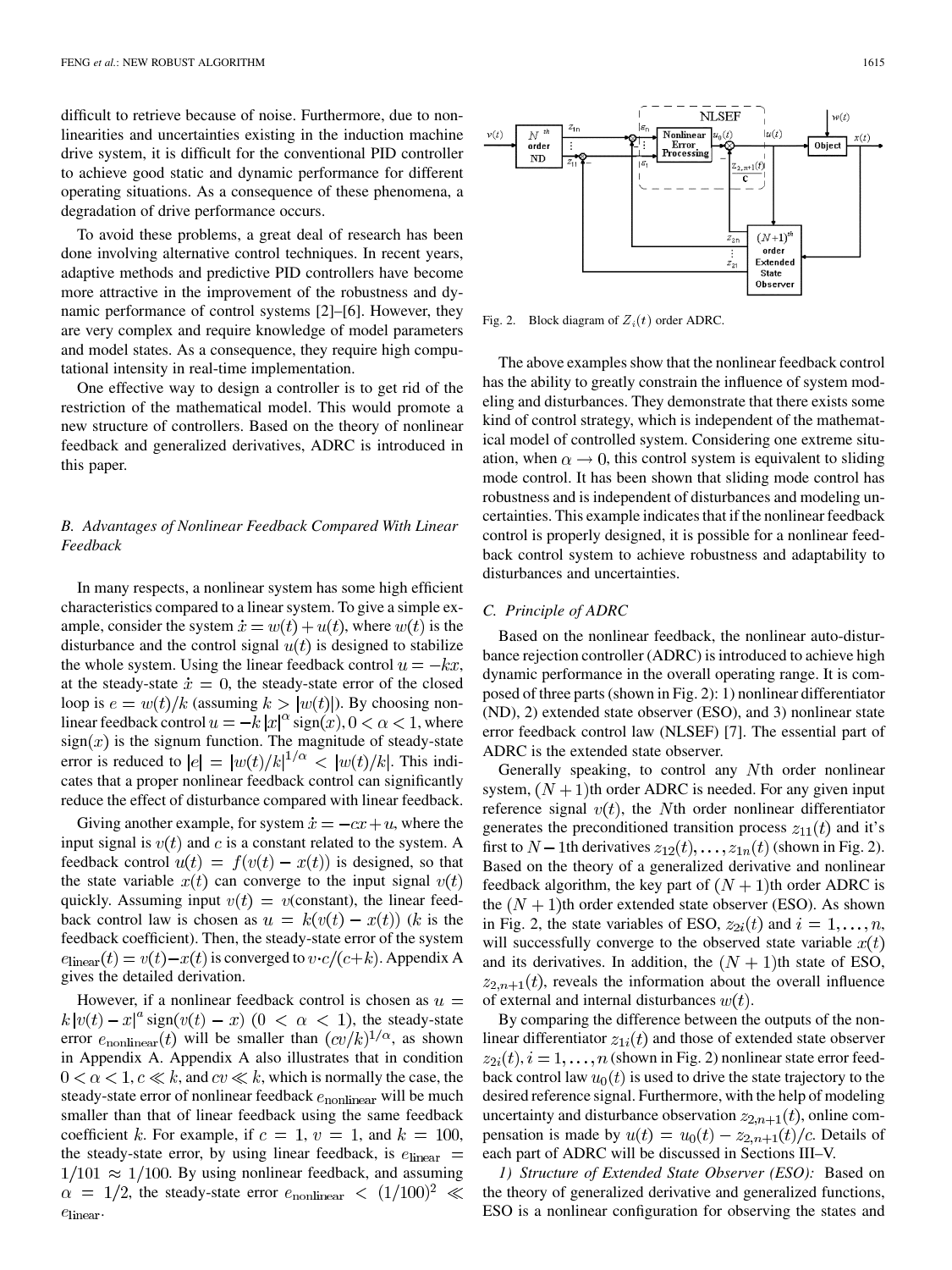$$
x^{(n)} = f(x, \dot{x}, \dots, x^{(n-1)}, t) + w(t) + c \cdot u(t) \tag{1}
$$

where  $f(t)$  represents the arbitrary system function,  $w(t)$  is an unknown disturbance,  $u(t)$  is the control law,  $x(t)$  is the measurable state variable, and  $c$  is the coefficient of control law. Its state space equation can be written as

$$
\begin{cases}\n\dot{x}_1 = x_2 \\
\vdots \\
\dot{x}_{n-1} = x_n \\
\dot{x}_n = f(x, \dot{x}, \dots, x^{(n-1)}, t) + w(t) + cu\n\end{cases}
$$
\n(2)

where  $x_1 = x, x_2 = \dot{x}, \dots, x_n = x^{(n-1)}$ .

Unlike the full order  $(Nth$  order) state observer, ESO utilizes  $(N+1)$ th order (full order plus 1) state observation to achieve state and disturbance estimation [shown in (3)]. After startup, the output of the ESO  $z_{21}, \ldots, z_{2n}$  will converge quickly and accurately to the observed states  $x_1, x_2, \ldots, x_n$ . The initial values of  $z_{21}, \ldots, z_{2n}, z_{2,n+1}$  are all set to be zero

$$
\begin{cases}\n\dot{z}_{21} = z_{22} - g_1(z_{21} - x_1(t)) \\
\vdots \\
\dot{z}_{2n} = z_{2,n+1} - g_n(z_{21} - x_1(t)) + c \cdot u(t) \\
\dot{z}_{2,n+1} = -g_{n+1}(z_{21} - x_1(t)) \\
g_i(z_{21} - x_1(t)) = \beta_i f \, al \, (z_{21} - x_1(t), \alpha, \delta) \\
i = 1, \dots, n+1 \\
fa l(\varepsilon, \alpha_i, \delta) = \begin{cases}\n|\varepsilon|^{\alpha} \text{sgn}(\varepsilon), & |\varepsilon| > \delta \\
\frac{\varepsilon}{\delta^{1-\alpha}} & |\varepsilon| \le \delta\n\end{cases}\n\end{cases} (3)
$$

where  $\varepsilon = z_{21} - x_1(t)$ , sign( $\varepsilon$ ) is the signum function. The exponential  $\alpha \in (0,1)$  is usually set to be  $\alpha = (m/2^n)$   $(n =$  $1, 2, \ldots$ , and  $m \leq 2^n$ ).  $\alpha$  and the scaling factor  $\beta_i$  determine the convergence speed of ESO. The parameter  $\delta$  determines the nonlinear region of the ESO.

Nonlinear state feedback in the ESO is used to achieve linearization of nonlinear systems [shown in (3)]. As mentioned previously, the derivative signals are often difficult to obtain because of noises. But in the ESO, lower order derivatives (such as  $z_{21}(t), \ldots, z_{2n}(t)$  are obtained by integrating the higher order derivatives  $(z_{22}(t), \ldots, z_{2,n+1}(t))$ . The differential operation is no longer needed. As a result, the differential signal is noise free. The generalized derivatives of given signals will be accurately achieved.

Furthermore, if we define  $x_{n+1}(t) = f(x, \dot{x}, \dots)$  $x^{(n-1)}, t$  +  $w(t)$ , where  $f(x, x, \ldots, x^{(n-1)}, t)$  represents the system modeling uncertainty and  $w(t)$  represents the unknown disturbance, then (2) can be rewritten as

$$
\begin{cases}\n\dot{x}_1(t) = x_2(t) \\
\vdots \\
\dot{x}_n(t) = x_{n+1}(t) + c \cdot u(t) \\
\dot{x}_{n+1}(t) = b(t)\n\end{cases} (4)
$$

where  $b(t)$  is the variation rate of system uncertainty and disturbance  $x_{n+1}(t)$ .

Subtracting (4) from (3), the dynamic error equation is defined as

$$
\begin{cases}\n\delta \dot{x}_1 = \delta x_2 - g_1(\delta x_1) \\
\vdots \\
\delta \dot{x}_n = \delta x_{n+1} - g_n(\delta x_1) \\
\delta \dot{x}_{n+1} = -b(t) - g_{n+1}(\delta x_1)\n\end{cases} (5)
$$

where  $\delta x_i$  is  $z_{2i} - x_i$  and i is  $1, \ldots, n+1$ .

For any boundary  $b(t)$ , when the nonlinear functions  $g_i(z)$ and their related parameters  $\alpha$ ,  $\beta_i$ , and  $\delta$  are properly selected to constrain the function of system uncertainties and disturbances, the system (5) is asymptotic stable. Under this condition, the state variables of ESO,  $z_{2i}(t)$ ,  $i = 1, \ldots, n$ , will quickly converge to the observed state variables  $x(t)$  and its derivatives  $\dot{x}(t), \ddot{x}(t), \ldots, x^{(n-1)}(t)$ . Furthermore, the signal of  $(N + 1)$ th state variable  $z_{2,n+1}(t)$  reveals the information about the overall impact of external disturbances and plant uncertainties imposed on the system under control. Based on this information, compensation and elimination of disturbances and model uncertainties can be achieved. If the variation rate  $h(t)$  has some boundary, the overall effect of the external and internal disturbances  $x_{n+1}(t)$  imposed on the system can be observed by  $z_{2,n+1}(t)$  successfully, even though the mathematic expression and accurate parameters of  $f(t)$  and  $w(t)$ may be still unknown. It will greatly enhance the robustness of the control system against the modeling uncertainties and disturbances.

By using the ESO, the whole nonlinear system is decomposed into  $n$  integrators in cascade, so the feedback linearization is realized. Similar to input-output feedback linearization, the ESO can be treated as some kind of dynamic feedback linearization. However, its architecture and performance are not determined by the actual expression of system under control, but only affected by the range of its variation rate. Therefore, this observer has good robustness and adaptability. This is the main advantage of this configuration.

*2) Structure of Nonlinear Differentiator (ND):* The second part of ADRC is a  $N$ th order nonlinear differentiator. The objective of ND is to define a desirable transition response when the input changes. Its input is the reference signal  $v(t)$ , the output of ND is the premodulated reference signal  $z_{11}(t)$  and its derivative  $z_{12}(t), \ldots, z_{1n}(t)$  (as shown in Fig. 2).

The mathematic model of nonlinear differentiator is given as (6), shown at the bottom of the next page, where  $v(t)$  is the given input reference signal,  $z_{11}(t)$  is the premodulated signal of  $v(t)$ ,  $z_{12}(t), \ldots, z_{1n}(t)$  are the modulated first to  $(N-1)$ th order derivatives of  $v(t)$ , and  $sgn(\varepsilon)$  is the signum function. r is the scaling factor of ND. It influences the converge speed of ND.  $b_1, \ldots, b_{n-1}$  are the fine tuning factors of ND.  $\alpha$  and  $\delta$  serve the same function as that in ESO.

In the conventional PID controller, it is hard to achieve fast response and reduced overshoot at the same time. This is because the PID controller utilizes the original given signals directly. Any sharp change (step change) in the given signal could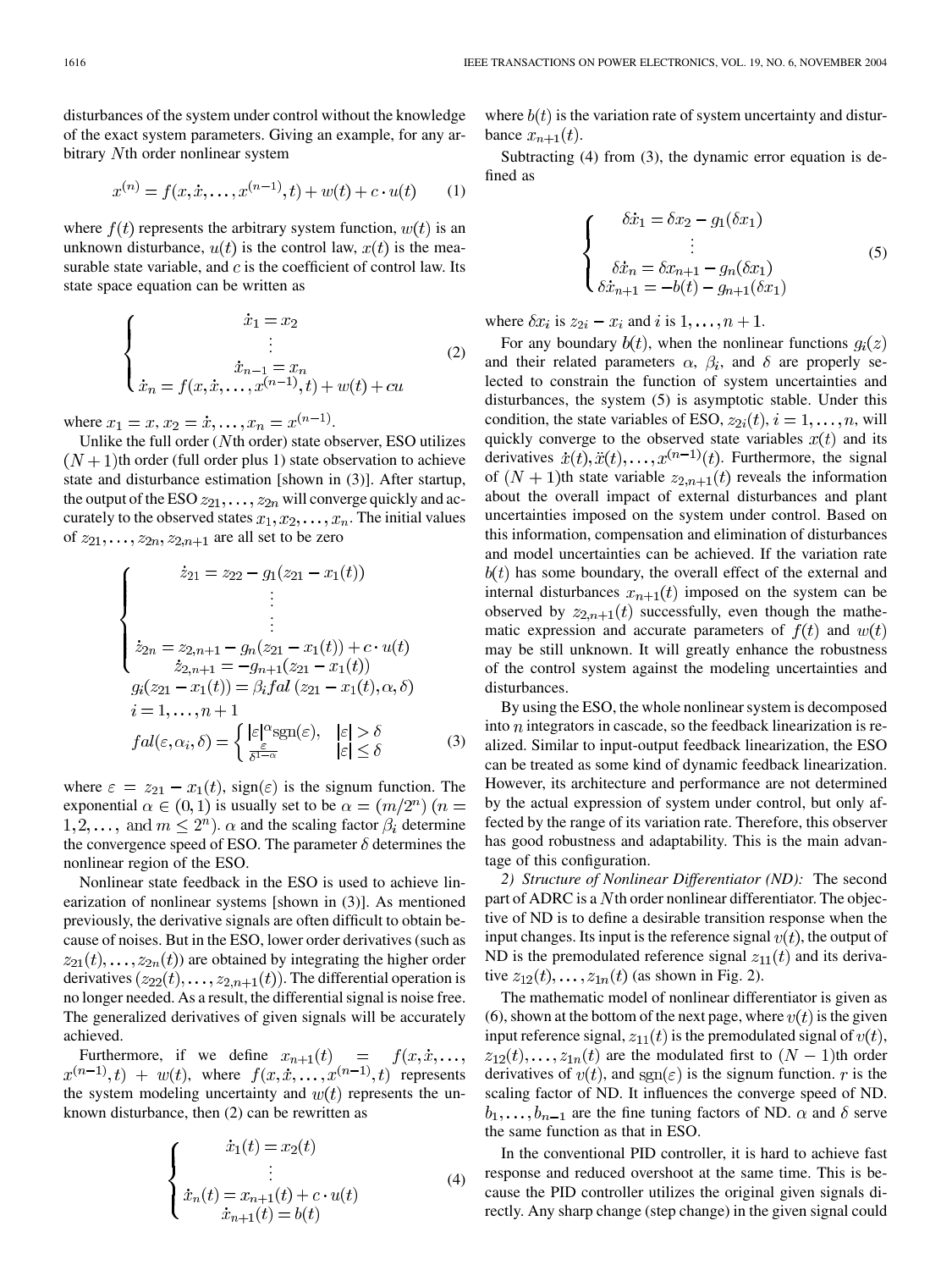lead to overshoot in the output. In the  $N$ th order nonlinear differentiator, the given input signal  $v(t)$  is regulated to a continuous smooth curve  $z_{11}(t)$ , whose derivatives  $z_{12}(t), \ldots, z_{1n}(t)$  are also continuous, smooth, and finite. That means ND can smooth the sharp changes in the input signal, so that the ADRC could still maintain no overshoot during the fast transient process, even though the input signal may change suddenly.

It can be seen from (6), that the mathematical function of the nonlinear differentiator is a nonlinear structure with linear intervals near the original point. The merit of this topology is that it can fully utilize the nonlinear characteristics for large signals. At the same time, the phenomenon of chatting near the origin is avoided. In the linear intervals, the nonlinear differentiator acts as a very good low pass filter. Similar to ESO, lower order derivatives [such as  $z_{11}(t), \ldots, z_{1,n-1}(t)$ ] are also achieved by integrating the higher order derivatives  $(z_{12}(t), \ldots, z_{1n}(t))$ . The contained noises are all constrained, not enlarged, so that ND can get high quality derivatives as well.

*3) Structure of Nonlinear State Error Feedback Control Law (NLSEF):* As shown in Fig. 2, the nonlinear differentiator generates the arranged transition process and its derivatives  $z_{11}, \ldots, z_{1n}$ . The outputs of extended state observer  $z_{21}, \ldots, z_{2n}$  estimate the states of a controlled system. By comparing the difference between the outputs of nonlinear differentiator and those of extended state observer (shown in Fig. 2), the nonlinear state error feedback control law  $u_0(t)$  is used to drive the state trajectory to the desired reference signal. Its mathematic expression is given as

$$
u_0 = k_1 f a l(\varepsilon_1, \alpha, \delta) + \dots + k_n f a l(\varepsilon_n, \alpha, \delta)
$$

$$
fal(\varepsilon_i, \alpha, \delta) = \begin{cases} |\varepsilon_i|^{\alpha} \operatorname{sign}(\varepsilon_i), & |\varepsilon_i| > \delta \\ \frac{\varepsilon_i}{\delta^{1-\alpha}}, & |\varepsilon_i| \le \delta \end{cases}
$$

$$
i = 1, \dots, n
$$
(7)

where  $\varepsilon_1 = z_{11} - z_{21}, \varepsilon_2 = z_{12} - z_{22}, \ldots, \varepsilon_n = z_{1n} - z_{2n}$ .  $k_i$   $(i = 1, \ldots, n)$  is the scaling factor of NLSEF.  $\alpha$  and  $\delta$  are the variable parameters of NLSEF and they serve the same function as that in ESO and ND.

It can be seen from (7), that the nonlinear feedback structure is adopted. In addition, this configuration is independent of the object model. Furthermore, with the help of modeling uncertainty and disturbance estimation  $z_{2,n+1}(t)$ , online compensation is made by  $u(t) = u_0(t) - z_{2,n+1}(t)/c$  [where c is the coefficient of control law in (1)]. The robustness of the system is guaranteed.

*4) Advantages of ADRC:* From the previous sections, it can be seen that ADRC has many advantages.

- a) The generalized derivatives of given signals can be obtained accurately.
- b) With the help of nonlinear differentiator, ADRC could maintain no overshoot during the fast transient process, even though the input signal may change suddenly.
- c) By using ESO, the whole nonlinear system is decomposed into  $n$  integrators in cascade. Decoupling and dynamic feedback linearization are realized.
- d) ADRC utilizes the online estimation and compensation to eliminate the steady-state error between input and output. Therefore, integrators are no longer needed. The desired behaviors of the control system such as tracking, regulation, and stability are guaranteed.
- e) With the help of ESO and NLSEF, the system uncertainties and external disturbance could be estimated and compensated instantaneously and accurately. The control system's robustness is guaranteed.
- f) The architecture and performance of all parts of ADRC are not determined by the actual mathematic model of the system under control, but only affected by the range of its variation rate. Therefore, ADRC has robustness and adaptability against the external disturbance, variation of system parameters, and model changes.

## III. ADRC FOR INDUCTION MOTOR

Based on induction motor model that uses the rotor flux synchronous reference frame  $(d-q \text{ axis})$ , the state space model of a squirrel case induction motor can be described by four nonlinear differential equations. Here, the  $q$ -axis rotor flux is equal to zero

$$
\dot{i}_{d1} = -k_1 i_{d1} + k_2 \Psi_{d2} + i_{q1} \omega_1 + \frac{1}{\sigma} u_{d1} \tag{8a}
$$

$$
\dot{\Psi}_{d2} = \frac{L_m}{T_r} I_{d1} - \frac{1}{T_r} \Psi_{d2}
$$
\n(8b)

$$
\dot{\omega}_r = k_3 \Psi_{d2} i_{q1} - \frac{T_L n_p}{J} \tag{8c}
$$

$$
\dot{i}_{q1} = -k_1 i_{q1} - \frac{L_m}{\sigma L_r} \Psi_{d2} \omega_r - i_{d1} \omega_1 + \frac{1}{\sigma} u_{q1} \tag{8d}
$$

where

$$
\begin{array}{lll} T_r & \frac{L_r}{R_r};\\ \sigma & L_s-\frac{L_m^2}{L_r};\\ k_1 & \frac{R_sL_r^2+R_rL_m^2}{\sigma L_r^2};\\ k_2 & \frac{R_rL_m}{\sigma L_r^2};\\ k_3 & \frac{n_p^2L_m}{J L_r};\\ u_{d1}, u_{q1} & d\mbox{-axis}\ (q\mbox{-axis})\ \text{stator voltage}; \end{array}
$$

$$
\begin{cases}\n\dot{z}_{11} = z_{12} \\
\vdots \\
\dot{z}_{1n} = -r \cdot (fal(z_{11} - v(t), \alpha, \delta) + b_1 \cdot fal(z_{12}, \alpha, \delta) + \dots + b_{n-1} \cdot fal(z_{1n}, \alpha, \delta)) \\
fal(\varepsilon, \alpha, \delta) = \begin{cases}\n|\varepsilon|^{\alpha} \operatorname{sign}(\varepsilon), & |\varepsilon| > \delta \\
\frac{\delta^{\varepsilon}}{\delta^{1-\alpha}} & |\varepsilon| \le \delta\n\end{cases}\n\end{cases} (6)
$$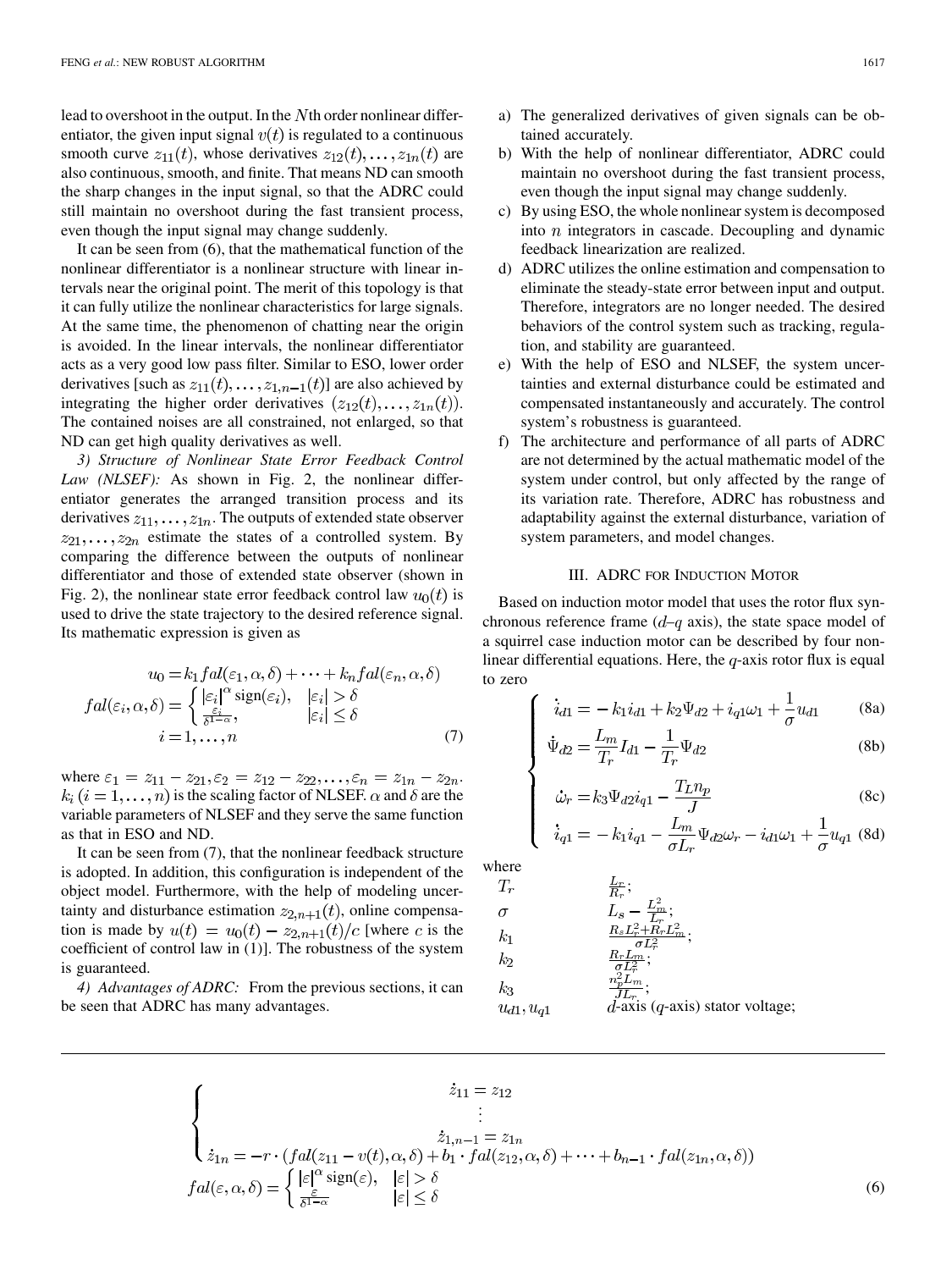| $i_{d1}, i_{q1}$                                                                 | $d$ -axis (q-axis) stator current;    |
|----------------------------------------------------------------------------------|---------------------------------------|
| $\psi_{d2}, \psi_{q2}$                                                           | $d$ -axis (q-axis) rotor flux;        |
| $\omega_1$                                                                       | rotating speed of the coordinate;     |
| $\omega_r$                                                                       | rotor angular speed;                  |
| $T_L$                                                                            | load torque;                          |
| $R_s, R_r$                                                                       | stator and rotor resistance;          |
| $L_s, L_r, L_m$                                                                  | stator, rotor, and mutual inductance; |
|                                                                                  | rotor inertia;                        |
| $n_{\bm p}$                                                                      | pole pairs.                           |
| $\mathbf{r}$ and $\mathbf{r}$ and $\mathbf{r}$ and $\mathbf{r}$ and $\mathbf{r}$ |                                       |

It is shown from the previous equations that

- 1) the system is nonlinear due to the coupled parts between state variables;
- 2) the performance of the whole system will be deteriorated by the variation of motor parameters and load conditions.

Here, it is assumed that  $\omega_r$ ,  $\psi_{d2}$ ,  $i_{d1}$ ,  $i_{q1}$ , and their derivatives exist and are continuous. As it is shown in (8a)–(8d), the rotor flux loop is mainly controlled by (8a) and (8b) and the speed loop is affected mainly by (8c) and (8d). However, these two loops have some coupled parts, which could lead to sluggish dynamic response both in the speed loop and the flux loop.

In PID control scheme (shown in Fig. 1), the flux loop uses two PID controllers in cascade to control the rotor flux and  $d$ -axis current, the speed loop uses two PID controllers in cascade to control the rotor speed  $\omega_r$ , and q-axis stator current  $i_{q1}$ . Reference [[8](#page-12-0)] provided a method to design an optimal PID controller based on frequency domain analysis theory. It also considers the sampling delay as  $e^{-sT_s}$ , where  $T_s$  is the sampling period. This method is used to design the optimal PID controller for the induction motor control in this paper. The criterion is to achieve widest bandwidth and still maintain  $50^{\circ}$  phase margin. In the experiment, due to noises coupling and the parameter variation of the induction motors, the parameters have been refined. The following refined parameters are used both in the simulation and experiments. For the inner loop of speed subsystem  $K_P = 40, K_I = 52000$ , and  $K_D = 0.003$ . For the outer loop of speed subsystem  $K_P = 13.5, K_I = 5100$ , and  $K_D = 0.001$ . For the inner loop of flux subsystem  $K_P = 40$ ,  $K_I = 52000$ , and  $K_D = 0.003$ . For the outer loop of flux subsystem  $K_P = 230, K_I = 83,000$ , and  $K_D = 0.015$ .

In this paper, auto-disturbance rejection controllers (ADRC) are introduced to substitute the function of PID controllers to achieve high dynamic performance in the overall operating conditions (as shown in Fig. 3). As compared to the conventional PID scheme (as shown in Fig. 1), the control system includes two separate control loops: 1) the flux loop which uses one third-order ADRC to control the rotor flux and 2) the speed loop, which uses two second-order ADRC in cascade to control the rotor speed  $\omega_r$ , and q-axis stator current  $i_{q1}$ , respectively. These controllers are robust against load and parameter disturbances. In addition, precise decoupling and linearization of induction motor is realized by using ADRC. Good torque/speed response can be maintained without precisely knowing the position and magnitude of rotor flux. Therefore, similar to direct torque control (DTC), the accurate flux observation in the control system is not required. This is one of the major advantages using ADRC into induction motor control.



Fig. 3. Control system of induction motor using ADRC.

In this section, the application of ADRC into flux control loop is discussed in detail. By differentiating (8b), and combining with (8a), the secnd-order derivative of flux is derived as

$$
\ddot{\psi}_{d2} = -\frac{1}{T_r} \dot{\psi}_{d2} + \frac{L_m}{T_r} k_2 \psi_{d2} \n+ \frac{L_m}{T_r} (-k_1 i_{d1} + i_{q1} \omega_1) + \frac{L_m}{T_r \sigma} u_{d1}. \quad (9)
$$

As reported in (9), the third term  $(L_m/T_r)(-k_1 i_{d1} + i_{q1} \omega_1)$ contains the information about the rotor speed,  $d$ -axis and  $q$ -axis current. In this term, the product of rotor speed and  $q$ -axis current  $(L_m/T_r)i_{q1}\omega_1$  is the coupled part between flux loop and speed loop. This coupled part would deteriorate the control performance. If the whole third term  $(L_m/T_r)(-k_1 i_{d1} + i_{q1}\omega_1)$ (including the coupled part  $(L_m/T_r)i_{q1}\omega_1$ ) is regarded as the modeling uncertainty or internal disturbance of system, the following substitution is made:

$$
\ddot{\psi}_{d2} = -\frac{1}{T_r} \dot{\psi}_{d2} + \frac{L_m}{T_r} k_2 \psi_{d2} + w_{11}(t) + \frac{L_m}{T_r \sigma} u_{d1} \qquad (10)
$$

where  $w_{11}(t) = (L_m/T_r)(-k_1 i_{d1} + i_{q1}\omega_1).$ 

Equation (10) shows that the flux loop could be considered as a second-order subsystem. To control the rotor flux, a third-order ADRC is used. It is composed of three parts: 1) second-order nonlinear differentiator (ND), 2) third-order extended state observer (ESO), and 3) nonlinear state error feedback control law (NLSEF) (as shown in Fig. 4). Here,  $w_1(t)$  represents the disturbances imposed on the flux subsystem. Their configurations are given in detail to illustrate how ADRC is used for induction motor control.

## *A. Second-Order ND for Flux Control*

The flux loop is considered as a second-order subsystem, so second-order ND is used in the flux control loop (as shown in Fig. 4). It will arrange the flux transition process according to the input reference flux and the system under control. Its mathematic model is given as

$$
\begin{cases}\n\dot{z}_{11} = z_{12} \\
\dot{z}_{12} = -r \cdot (fal(z_{11} - \psi_{d2}^*, \alpha, \delta) + b_1 \cdot fal(z_{12}, \alpha, \delta))\n\end{cases} (11)
$$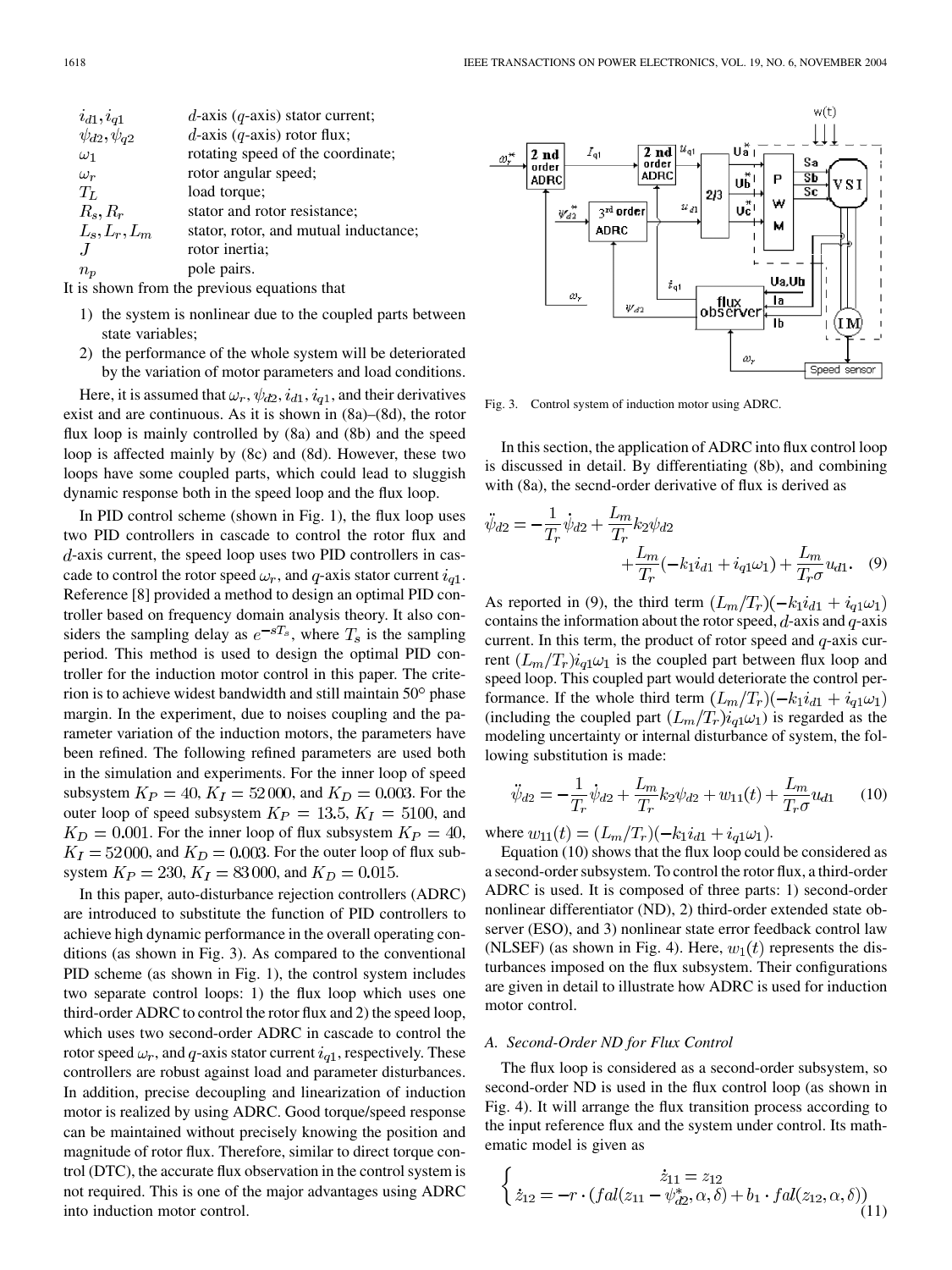

Fig. 4. Block diagram of third-order ADRC used in the flux control loop.

where  $\psi_{d2}^*$  is the given reference signal of rotor flux,  $z_{11} = \hat{\psi}_{d2}^*$ and  $z_{12} = \hat{\psi}_{d2}$  are the arranged flux transition process and its derivative (shown in Fig. 4). Parameters  $r, \alpha, \delta, b_1$ , and function  $fal(\varepsilon, \alpha, \delta)$  are defined in Section II-C2.

# *B. Third-Order ESO for Flux Control*

In the flux control loop, a third-order ESO is utilized to achieve state and disturbance estimation (shown in Fig. 4). Its mathematic model is derived as

$$
\begin{cases}\n\dot{z}_{21} = z_{22} - g_1(z_{21} - \hat{\psi}_{d2}) \\
\dot{z}_{22} = z_{23} - g_2(z_{21} - \hat{\psi}_{d2}) + \frac{L_m}{T_r \sigma} u_{d1} \\
\dot{z}_{23} = -g_3(z_{21} - \hat{\psi}_{d2})\n\end{cases} (12)
$$

where  $g_i(z_{21} - \psi_{d2}) = \beta_i f a l(z_{21} - \psi_{d2}, \alpha, \delta), i = 1, 2, 3.$ is the observed flux by using flux observer and it is the input of ESO.  $z_{21} = \psi_{d2}$  and  $z_{22} = \psi_{d2}$  are the estimated rotor flux and its derivative by using ESO (shown in Fig. 4). The third-order state of ESO  $z_{23}$  reveals the overall influence of modeling uncertainty  $w_{11}(t)$ . The definition of parameters  $\beta_i$ ,  $\alpha$ ,  $\delta$ , and function  $fal(\varepsilon, \alpha, \delta)$  are all given in Section II-C1.

#### *C. NLSEF for Flux Control*

The NLSEF used in the flux control loop is to drive the rotor flux to the given reference flux. Its mathematical model is given as

$$
u_{d0}(t) = k_1 f a l(\varepsilon_1, \alpha, \delta) + k_2 f a l(\varepsilon_2, \alpha, \delta)
$$
 (13)

$$
u_{d1}(t) = u_{d0}(t) - c_1(t) \tag{14}
$$

where  $\varepsilon_1 = z_{11} - z_{21} = \hat{\psi}_{d2}^* - \psi'_{d2}, \varepsilon_2 = z_{12} - z_{22} = \dot{\hat{\psi}}_{d2}^* - \dot{\psi}'_{d2},$  $u(t) = u<sub>o</sub>(t) - a(t)$ , and  $z_{23}$  is the third-order state of ESO. The parameters  $k_1, k_2, \alpha, \delta$ , and function  $fal(\varepsilon, \alpha, \delta)$  are defined in Section II-C3.

Similarly, when ADRC is applied to the speed control loop, the external load and the coupling part between the speed loop and flux loop can also be treated as internal disturbance. Therefore, (8c) and (8d) can be rewritten as

$$
\begin{cases} \n\dot{\omega}_r = k_3 \psi_{d2} i_{q1} + w_{21}(t) \\ \n\dot{i}_{q1} = -k_1 i_{q1} + w_{31}(t) + \frac{1}{\sigma} u_{q1} \n\end{cases} \tag{15}
$$

where  $w_{21}(t) = -T_L n_p / J$  represents the external load torque imposed on the system, and  $w_{31}(t) = -(L_m/\sigma L_2)\psi_{d2}\omega_r$  –  $i_{d1}\omega_1$  is the coupled part between the flux and speed control subsystem.

In the speed subsystem, as shown in (15), the configuration of its control system is composed of two second-order ADRCs. One is used for speed regulation and another is used for  $q$ -axis current control (shown in Fig. 3). Their structure and mathematical model are all similar to that of flux subsystem. Here, two second-order ESOs are used to estimate the rotor speed,  $q$ -axis current, and their derivatives. The model uncertainties  $w_{21}(t)$  and  $w_{31}(t)$  are observed by the second-order states of ESO  $z_{22-w}$  and  $z_{22-s}$  separately.

According to the theory of ADRC [\[7](#page-12-0)], because the variation ranges of  $w_{11}(t)$ ,  $w_{21}(t)$ , and  $w_{31}(t)$  are finite, the external load disturbance and the coupled parts between the flux loop and speed loop can be completely estimated and compensated by ESO and NLSEF. Therefore, the dynamic equations of the whole system are simplified as

$$
\ddot{\psi}_{d2} = -\frac{1}{T_r} \dot{\psi}_{d2} + \frac{L_m}{T_r} k_2 \psi_{d2} + \frac{L_m}{T_r \sigma} u_{d0} \n\dot{\omega}_r = k_3 \psi_{d2} I_{q0} \n\dot{i}_{q1} = -k_1 \dot{i}_{q1} + \frac{1}{\sigma} u_{q0}
$$
\n(16)

where  $u_{d0}$ ,  $I_{q0}$ , and  $u_{q0}$  are the control signals before compensation, and the given control signals after compensation can be defined as

$$
u_{d1} = u_{d0} - \frac{z_{23}(t)}{\frac{L_m}{(T - \sigma)}}\tag{17}
$$

$$
I_{q1} = I_{q0} \frac{-z_{22 \text{...}}(t)}{(k_3 \psi_{d2})}
$$
(18)

$$
u_{q1} = u_{q0} - z_{22\ldots s}(t) \cdot \sigma.
$$
 (19)

Here,  $(z_{23}(t))/(L_m/(T_r\sigma))$ ,  $z_{22_w}(t)/(k_3\psi_{d2})$ , and  $z_{22_s}(t)\cdot\sigma$ are considered to be correction or compensation items. They are estimated by ESO, and then compensated by NLSEF separately.

It can be seen that due to the compensation made by NLSEF [shown in  $(17)$ – $(19)$ ], the whole system of the induction motor is simplified as (16). There is no coupled part between the flux control subsystem and speed control subsystem. The impact of external load disturbances is also eliminated. Therefore, the decoupling of the rotor flux and speed control loop is achieved. Furthermore, this dynamic feedback linearization method doesn't need the actual expression of the mathematical model of induction motors. The robustness and adaptability of the control system is significantly improved.

As it is mentioned above, the dynamic model of the induction motor is precisely decoupled into two linear subsystems: 1) flux subsystem and 2) speed subsystem (shown in Fig. 5). It is obvious from Fig. 5, that the precise decoupling of flux/speed control and exact linearization can be achieved if ESO achieves the state and model disturbance estimation accurately. So, it is convenient to use a third-order ADRC to give out the flux control signal  $u_{d1}$ , and use two second-order ADRC in cascade to send out the speed and current control signal  $i_{q1}$  and  $u_{q1}$  separately [[9\]](#page-12-0) (shown in Fig. 3).

{It is observed, that rotor resistor and load torque changes most frequently when the induction motor is operating. For the ADRC presented in this paper, only the variation of rotor resistance and load torque are considered. Nevertheless, ADRC can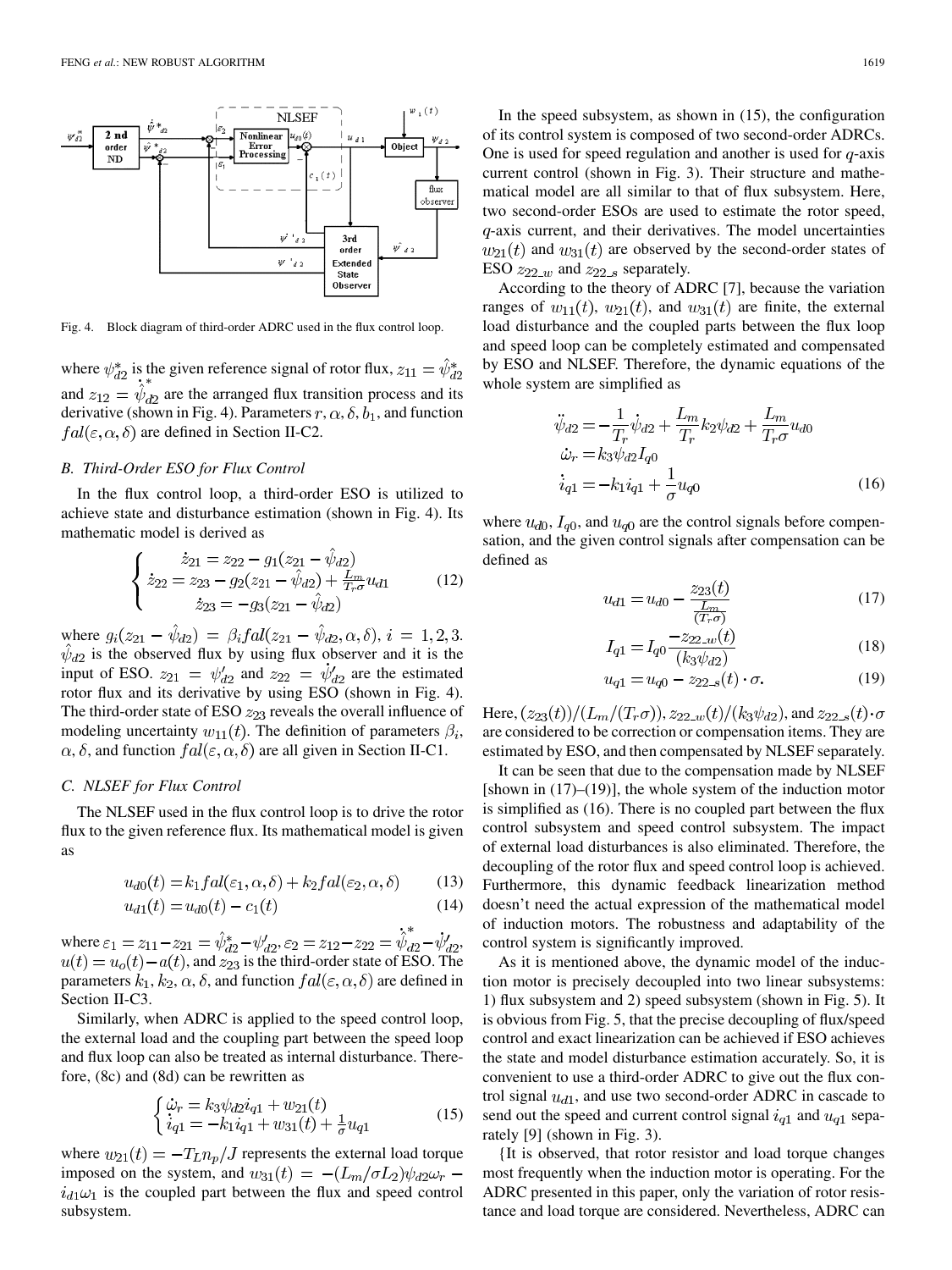

Fig. 5. Equivalent dynamic mathematical model of induction motor (a) flux subsystem and (b) speed subsystem.

also be used to compensate the variation of other parameters. Then, (10) (15) can be rewritten

$$
\ddot{\psi}_{d2} = -\frac{1}{T_r} \dot{\psi}_{d2} + \frac{L_m}{T_r} k_2 \psi_{d2} + w_{11}(t) \n+ \frac{L_m}{T_r \sigma} u_{d1} + w_{12}(t) \nw_{12}(t) = \left(\frac{1}{T_r} - \frac{1}{T_r}\right) \dot{\psi}_{d2} + \left(\frac{L_m}{T_r} k_2 \frac{L_m}{T_r} k_2\right) \psi_{d2} \n+ \left(\frac{L_m}{T_r \sigma} - \frac{L_m}{T_r \sigma}\right) u_{d1} \tag{20}
$$
\n
$$
\begin{aligned}\n\dot{\psi}_r &= k_3 \psi_{d2} i_{d1} + w_{21}(t) + w_{22}(t) \end{aligned}
$$

$$
\begin{cases} \omega_r - \kappa_3 \psi_d \psi_d \psi_d + w_{21}(t) + w_{22}(t) \\ \dot{i}_{q1} = -k_1 \dot{i}_{q1} + w_{31}(t) + \frac{1}{\sigma} u_{q1} + w_{32}(t) \end{cases} \tag{21}
$$

where  $w_{22}(t) = \Delta T_L \cdot n_p / J$ ,  $w_{32}(t) = (k_1 - k'_1) \cdot i_{q1}$ , and  $T'_r$ ,  $k'_1$ , and  $k'_2$  are the induction motor coefficients when rotor resistant is changed.  $\Delta T_L$  is the load torque change.

Based on (20) and (21), the external load change and internal parameter variation are all treated as disturbances imposed on the controlled system. Due to the fact that the variation range of load and parameter change is finite, then by properly selecting the functions and related parameters of ESO and NLSEF, we can accurately estimate and compensate the overall influence of parameter variation and external disturbance. These functions and parameters of ADRC are all independent of the object under control. Therefore, the closed loop motor drive system under ADRC control does not depend on the accurate mathematical model of induction motors. It has good robustness and adaptability to parameter variation and load disturbance. This is the chief reason why ADRC is utilized here. In Appendix B, the function of the ADRC parameters are analyzed and the method to adjust the parameters of ADRC is given. In Appendix C, all the values of ADRC parameters for the induction motor control used in this paper are listed.



Fig. 6. Rotor flux dynamic response during startup by using ADRC.

#### IV. SIMULATION AND EXPERIMENTAL RESULTS

Computer simulation and experiments were conducted to evaluate the performance of the proposed ADRC by using a three-phase 2.2-kW induction motor. The parameters of the induction motor are listed as

$$
Rs = 2.92 \Omega
$$
  $Rr = 1.92 \Omega$   $LS = 0.371 \text{ H}$   
  $\text{Lr} = 0.371 \text{ H}$   $Lm = 0.358 \text{ H}$  Polepairs = 2  
  $J = 0.1 \text{ kg} \cdot \text{m}^2$  Rated Speed = 1430 rpm.

## *A. Simulation Results*

All simulations were done with a load torque change applied to the induction motor. The program language for simulation is  $C_{++}$ . To see the influence of the proposed controller, the performances of ADRC and conventional PID controller were compared under the same conditions.

Fig. 6 shows the startup waveform of the rotor flux. The reference of rotor flux is set to be 1.05. It is demonstrated that by using third-order ADRC, the rotor flux is successfully controlled. Fig. 7(a) shows the actual and estimated rotor angular speed  $\omega_r$  during startup and load change. At  $t = 1.1$  s, load torque  $T_L = 15$  N  $\cdot$  m is applied to the induction motor. Compared to the steady-state value of rotor speed, the speed change caused by load disturbance is very small. Therefore, it is not obvious in Fig. 7(a). Fig. 7(b) shows the derivative of rotor angular speed including the actual value and the value estimated by ESO. The simulation traces show that there is almost no difference between the observed values and its reference signals. These figures indicate that the extended state observer can successfully track the state variables of the induction motor and their derivatives.

Fig. 8 shows the dynamic responses of ADRC and PID controller at rated speed. A step load change  $T_L = 15 \text{ N} \cdot \text{m}$  is applied to the induction motor at  $t = 1.1$  s. By using ADRC, the speed response shows no overshoot and it settles down quickly to a steady-state without any steady-state error. In addition, under the control of ADRC, the peak value of speed vibration (1.5 rpm) due to sharp change of load torque is smaller than that of the conventional PID controller (1.8 rpm). The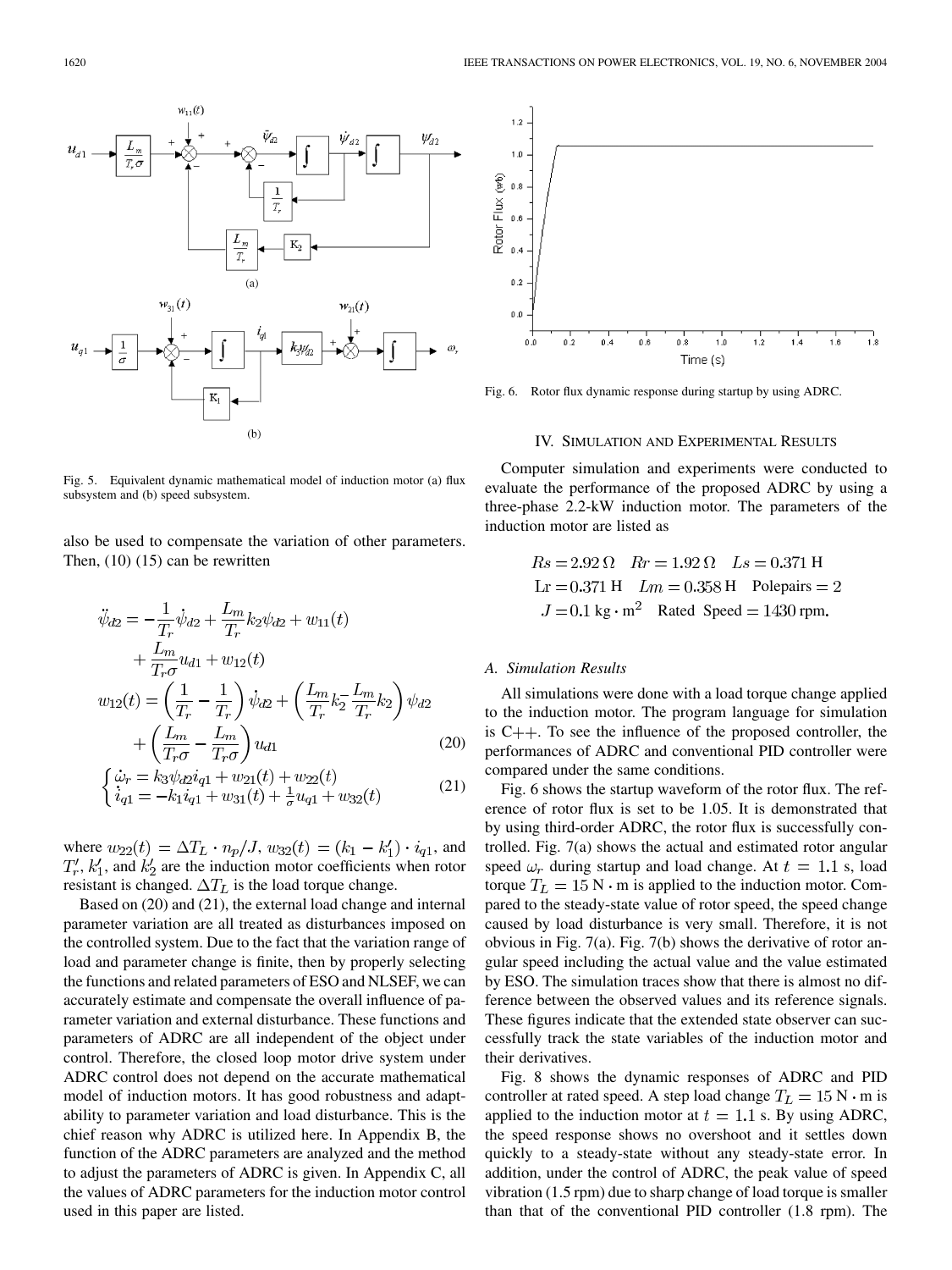

Fig. 7. (a) Actual (solid line) and estimated (dashed line) rotor angular speed. (b) Actual (solid line) and estimated (dashed line) rotor angular speed derivative.



Fig. 8. Dynamic responses of ADRC (solid line) and PID controller (dashed line) due to load torque change (from 0–15 N m) at rated speed.

setting time of ADRC (0.01 s) is smaller than that of the PID controller (0.02 s) as well. All of these results verify that by using ADRC, the estimation and compensation of the impact of load disturbance is implemented efficiently and no integration operation is needed.

In order to evaluate the dynamic performance of ADRC under a wide operation range, the parameters of the ADRC and PID controller have been optimized at rated speed (1430 rpm). Then,



Fig. 9. (a) Dynamic responses of speed regulation at low speed (10 rpm)—Using ADRC (solid line); Using PID controller (dashed line). (b) Startup curve of rotor speed at low speed setting (10 rpm)—Using ADRC (solid line); Using PID controller (dashed line).



Fig. 10. Configuration of experimental setup (dual-CPU flexible control system).

the same controllers are applied to regulate the induction motor at low speed (10 rpm) without changing their parameters. A step load change  $T_L = 15 \text{ N} \cdot \text{m}$  is applied to the induction motor at  $t = 1.1$  s. By comparing Figs. 8 and 9(a), we can see that under different operating conditions, ADRC can still maintain its excellent dynamic performance, such as fast response time, no overshoot, and robustness to load disturbances. So it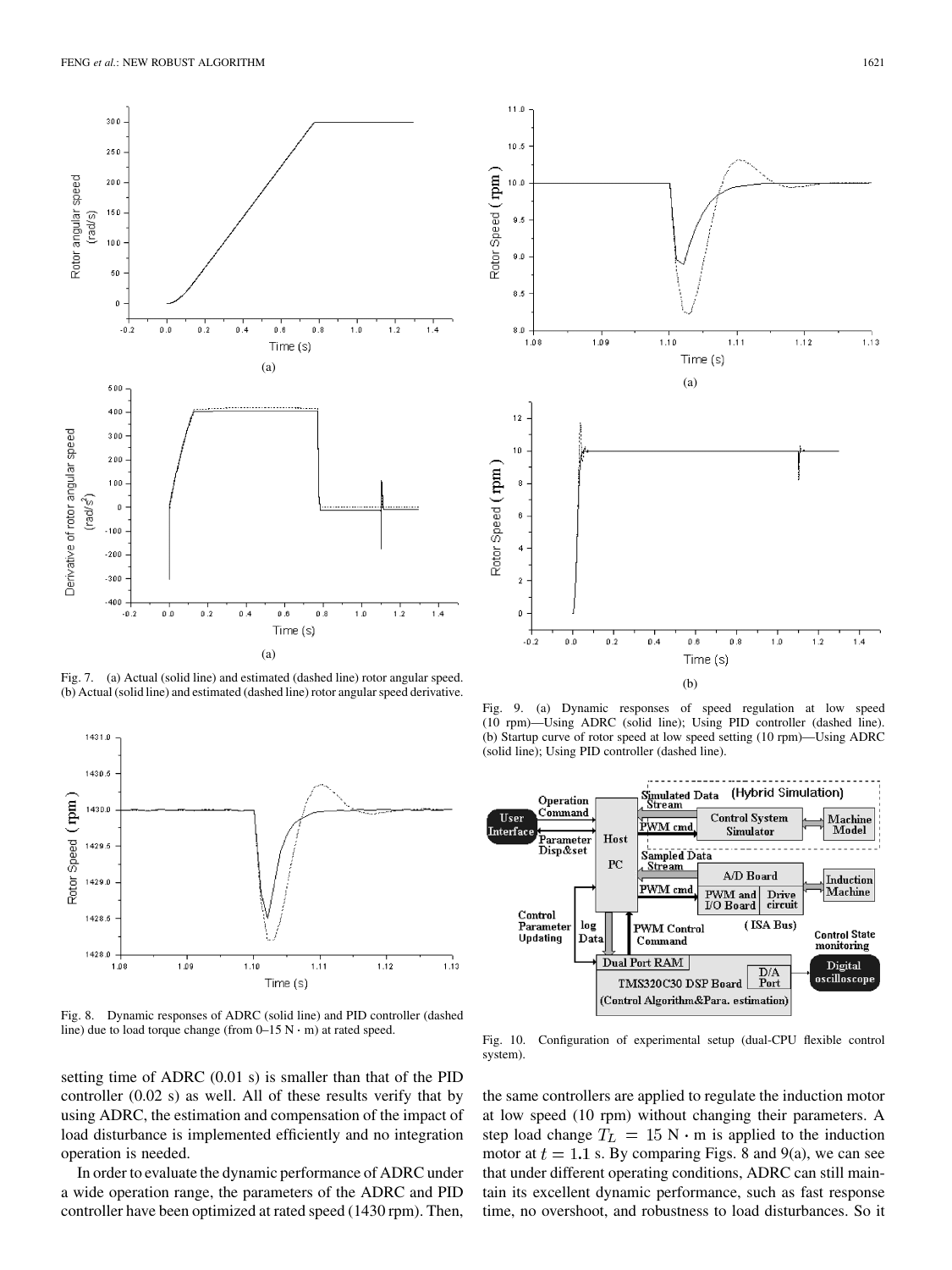

Fig. 11. Implementation of the load for induction motor.

doesn't need to adjust the parameters of ADRC for different operating points. From Fig. 9(b), we can see that by using PID controller, the startup curve at low speed setting is worse than that of ADRC. The overshoot occurs and the settling time is longer as compared with that of ADRC. But by using ADRC, it maintains its good startup characteristics (fast and no overshoot) both at high and low speed [as shown in Figs. 7(a) and 9(b)].

#### *B. Experimental Results*

A prototype was built for the same induction motor and controller parameters as used in the simulations. In order to verify the dynamic performance of the designed ADRC, experiments were performed on the dual-CPU flexible control system (shown in Fig. 10). The cores of the control system are a host personal computer (PC) and a TMS320C30 DSP development board. The user interface, PWM pulse generation, and A/D data acquisition were controlled by the host PC. The DSP deals with the control algorithm, parameter estimation, and state observation. The host PC transfers the feedback data such as the sensed current, voltage, and rotor speed to the DSP through the dual-port RAM. The C30DSP processes the data from the dual-port RAM and returns the PWM control commands back. In the experimental implementation, the required time for the DSP to execute all the tasks is approximately 160  $\mu$ s. The switching frequency of the PWM signal is 5 kHz. The A/D board is designed with AD7874 12-b chips, which integrate sample and hold circuits and an analog multiplexer (MUX). A 4 K 16-b FIFO buffer was used to help the PC in importing the sampled data. In this paper, a dc generator is used as the load of the induction motor (shown in Fig. 11). The field current of the dc generator is constant. The load torque can be changed by changing the armature resistor. Using this circuit, the torque will be kept constant when the induction motor rotates in the positive direction. Unfortunately, due to the limitation of this load system, the load torque is proportional to its rotating speed when the induction motor rotates in the negative direction. This causes the asymmetries in ADRC performance shown in Fig. 16(a). It should be noted that if a proper load system is used, there will be no asymmetries as shown in Fig. 16(a).

Figs. 12 and 13 show the speed response curves of the induction motor with load torque  $T_L = 6 \text{ N} \cdot \text{m}$  while the setting rotor speed is changed. In Fig. 12, at  $t = 0.65$  s, the setting speed is changed to 240 rpm, and at  $t = 2.25$  s the setting speed is changed back to 120 rpm. In Fig. 13, at  $t = 0.65$  s, the setting



Fig. 12. Dynamic speed responses of induction motor (changed from 120 to 240 rpm)—ADRC (solid line); PID controller (dashed line).



Fig. 13. Dynamic speed responses of induction motor (changed from 120 to Time (s)<br>120 Fig. 13. Dynamic speed responses of induction motor (chan<br>120 rpm)—ADRC (solid line); PID controller (dashed line).

speed is changed to  $-120$  rpm, and at  $t = 1.95$  s, the setting speed is changed back to 120 rpm. The chatting in the speed response of PID controller (shown in Fig. 13) is due to the fact that its tuning is dependent on parameters and conditions. It could not work well under different operation conditions without modifying its parameters. For ADRC, it can precisely monitor the variation tendency of rotor speed and compensate it in advance. As a result, it achieves better dynamic performance and adaptability than a PID controller over wide speed range.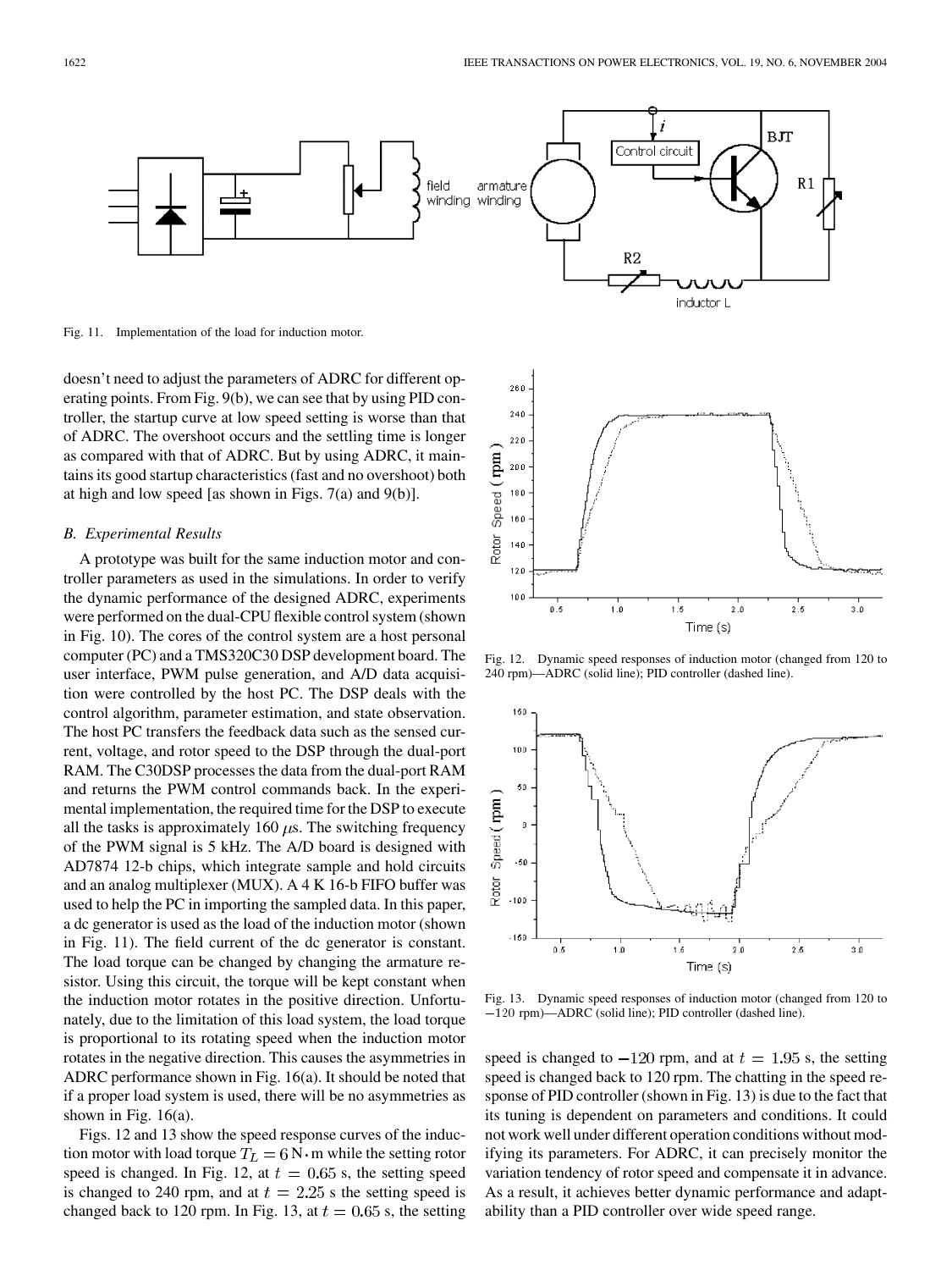

Fig. 14. Startup curve of the induction motor when the given rotor resistant is changed to 1.0  $\Omega$  (original value: 1.92  $\Omega$ )—ADRC (solid line); PID controller (dashed line).



Fig. 15. Dynamic speed responses of induction motor from 120 to 240 rpm when the given rotor resistant is changed to 1.0  $\Omega$  (original value: 1.92  $\Omega$ ). (a) ADRC. (b) PID controller.

As mentioned before, the variation of motor parameters may have great influence on the control system performance. In order to verify the robustness of ADRC under parameter variations, the rotor resistor changes are imitated by resetting the value of given rotor resistance in the model of the induction motor



when the given rotor resistant is changed to 1.0  $\Omega$  (original value: 1.92  $\Omega$ ). (a) ADRC. (b) PID Controller.

to be approximately 50% lower (from 1.92 to 1.0  $\Omega$ ) or 25% higher (from 1.92 to 2.5  $\Omega$ ) than that of the actual rotor resistance, respectively. All these rotor resistance values of induction motor have been reset before the induction motor starts up. After that, we operate ADRC and PID controller under the same working situations. In Fig. 14, we can see that ADRC can maintain much better dynamic performance than that of PID controller such as no overshoot and small transient time during startup. Figs. 15–18 show the dynamic speed response of inductor motor using ADRC and conventional PID controller when the given rotor resistance is changed. In Figs. 15 and 17, at  $t = 2.6$  s, the setting speed is changed to 240 rpm, and at  $t = 3.85$  s, the setting speed is changed back to 120 rpm. In Figs. 16 and 18, at  $t = 2.6$  s, the setting speed is changed to  $-120$  rpm, and at  $t = 3.85$  s, the setting speed is changed back to 120 rpm. It can be seen that the dynamic performance of PID controller changes at different rotor resistant settings. Under some operating conditions, the dynamic performance of the PID controller deteriorates significantly, its transient time prolonged, and some oscillation emerges during acceleration and deceleration. At the same time, ADRC can still maintain good speed regulation in spite of parameter changes. From these figures, it can be noted that ADRC can achieve robustness and adaptability to external and internal disturbances. Its dynamic performance is better than that of PID controller under all operating conditions and different system parameters.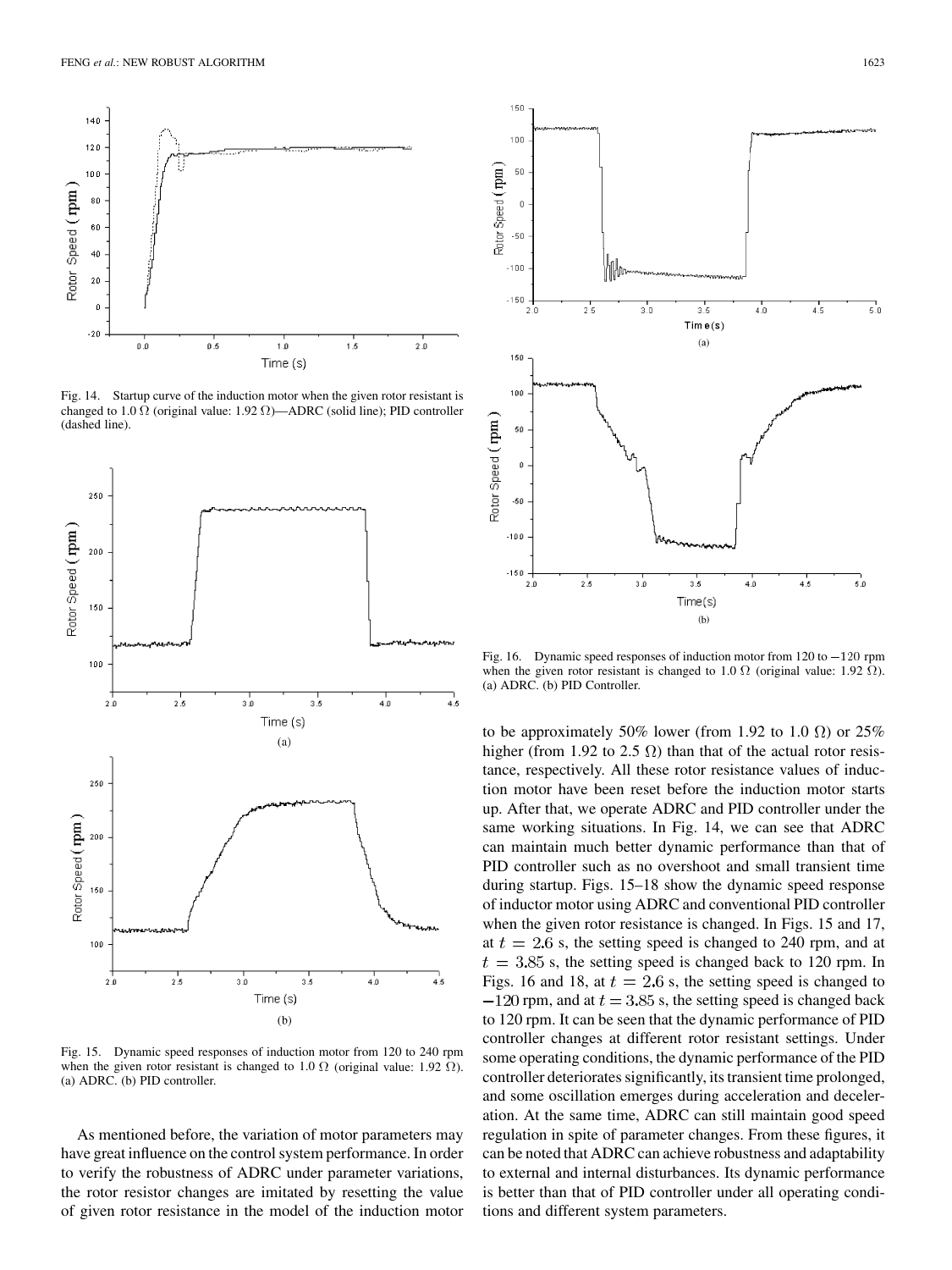

Fig. 17. Dynamic speed responses of induction motor from 120 to 240 rpm when the given rotor resistant is changed to 2.5  $\Omega$  (original value: 1.92  $\overline{\Omega}$ ). (a) ADRC. (b) PID Controller.

#### V. CONCLUSION

In this paper, the auto disturbance rejection controller (ADRC) has been applied to the induction motor control. The basis of ADRC is the extended state observer and nonlinear feedback control. The state estimation and compensation of the change of motor parameters and load variations are implemented by ESO and NLSEF. By using ESO, the complete decoupling of the induction motor is obtained. The generalized derivatives of given signals are achieved accurately. The major advantage of the proposed method is that the closed loop characteristics of the motor drive system do not depend on the exact mathematical model of the induction motor. Comparisons were made in detail between ADRC and conventional PID controller.

It is concluded that the proposed control algorithm produces better dynamic performance than the PID controller. As verified with simulation and experimental results, the proposed ADRC control system is robust against the modeling uncertainty and the external disturbance in various operating conditions. These results open new perspectives on utilization of nonlinear topologies on vector control. It is indicated that such scheme can be applicable to industrial application where high dynamic performance is required.



when the given rotor resistant is changed to 2.5  $\Omega$  (original value: 1.92  $\Omega$ ). (a) ADRC. (b) PID Controller.

# APPENDIX A STEADY-STATE ERROR ANALYSIS

This appendix analyzes the steady-state error for linear control systems and nonlinear control systems. In the second example of Section II-B, a first-order system  $\dot{x} = -cx + u$  is used. Without losing generality, it can be assumed that  $c > 0$ and the reference value of x is v, where v is constant and  $v > 0$ .

By using the linear feedback control  $u = k(v - x(t))$ , where  $k > 0$ , in the steady-state,  $\dot{x} = 0$ . Then, it can be understood that  $x = (k/(c+k))v$ .

Therefore, the steady-state error  $e_{\rm linear}$  under linear feedback  $u = k(v - x(t))$  is

$$
e_{\text{linear}} = v - x = \frac{c}{c + k}v.
$$
 (A1)

From (A1), it can be seen that

$$
e_{\text{linear}} \approx \frac{c}{k} v \text{ if } c \ll k. \tag{A2}
$$

For the nonlinear feedback  $u = k|v - x(t)|^{\alpha}$  sign  $(v - x(t))$ ,  $0 < \alpha < 1$ , k is chosen to be the same value as that used in the linear feedback.

Without losing generality, we can assume that in the steadystate,  $0 \lt x \lt v$  and the steady-state error under nonlinear feedback control, is  $e_{\text{nonlinear}} = v - x > 0$ . Otherwise, if in the steady-state,  $0 < v < x$ , from the function  $\dot{x} = -cx + u =$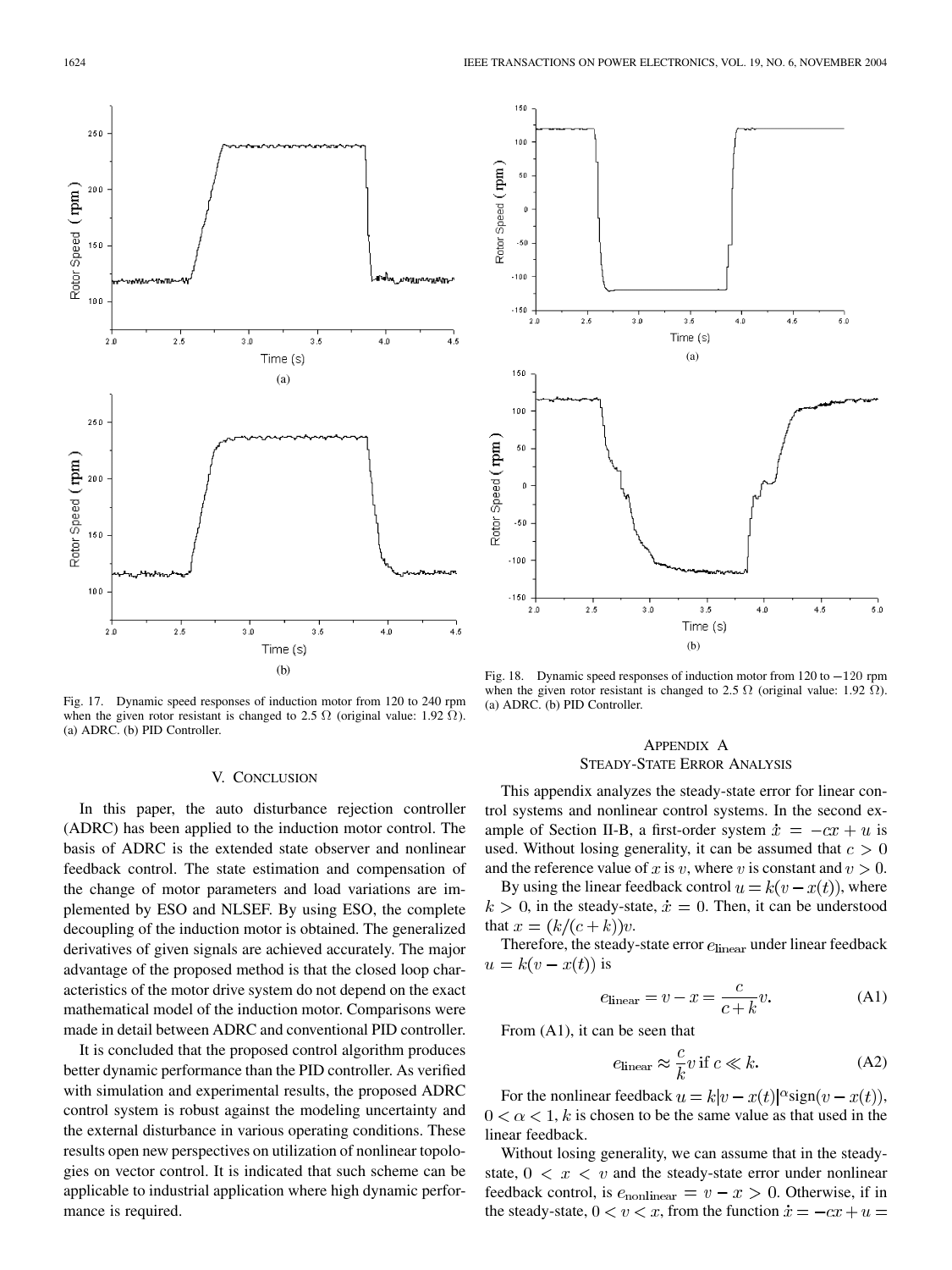$-cx - k|v - x(t)|^{\alpha}$ , then it is understood that at this condition  $\dot{x}$  < 0. The system will be in the dynamic transients again.

In the steady-state  $\dot{x} = 0$ . Then

$$
k(v - x)^{\alpha} = cx.
$$
 (A3)

Dividing both sides of (A3) by  $v^{\alpha}$ , the following equation can be derived:

$$
k\left(1-\frac{x}{v}\right)^{\alpha} = \frac{cx}{v^{\alpha}}.
$$
 (A4)

When considering  $0 < x < v$ , (A4) can be rewritten as

$$
k\left(1-\frac{x}{v}\right)^{\alpha} = \frac{cx}{v^{\alpha}} = c \cdot \left(\frac{x}{v}\right) \cdot v^{1-\alpha} < cv^{1-\alpha}.\tag{A5}
$$

By rearranging (A5), the following relation can be derived:

$$
\left(1 - \frac{x}{v}\right) < \left(\frac{c}{k}\right)^{(1/\alpha)} v^{((1-\alpha)/\alpha)}.\tag{A6}
$$

Multiply both sides of  $(46)$  by v, the relation of steady-state error under nonlinear control can be derived as:

$$
e_{\text{nonlinear}} = v - x < \left(\frac{c}{k}\right)^{(1/\alpha)} \cdot v^{(1/\alpha)}.\tag{A7}
$$

Comparing (A2) and (A7), it can be observed that if  $c \ll k$ ,  $cv \ll k$ , and  $0 < \alpha < 1$ 

$$
\frac{e_{\text{nonlinear}}}{e_{\text{linear}}} < \left(\frac{cv}{k}\right)^{(1/\alpha)-1}.\tag{A8}
$$

For example, if  $(cv/k) = 0.01$ , and  $\alpha = (1/2)$ , then  $e_{\text{linear}} \approx$ 0.01,  $e_{\text{nonlinear}} < 0.01^2 = 0.0001$ , and  $(e_{\text{nonlinear}}/e_{\text{linear}})$ 0.01.

The previous analysis verifies that if  $k$  is selected large enough, by using nonlinear feedback, the steady error of the system is much less than that of using linear feedback.

# APPENDIX B ADJUSTMENT OF THE ADRC PARAMETERS

The parameters of ADRC have a big influence on the dynamic performance of the controlled system. Therefore, it is very important to adjust these parameters properly. In this appendix, the method to adjust the parameters of ADRC used in this paper is given. For simplicity, the flux control loop is used as an example. The adjustment methods for the other loops are the same.

#### *A. Adjustment of Nonlinear Differentiator (ND)*

The parameter modification of ND is for the purpose of optimizing the design trade off between fast transit process and overshoot. The parameters of ND which determine its performance are r,  $b_1$ ,  $\alpha$ , and  $\delta$  [shown in (11)]. r is the converge rate coefficient and is regulated according to the required dynamic response time. The larger the r is, the faster  $z_{11}$  converges to  $\psi_{d2}^*$ . However, if r is too large, the noise in the signal will impact the robustness of the controller. Furthermore, if  $r$  is too large, the function of defining transient response profile will be lost,

and the output of ND will be almost the same as its input signal. Therefore, it cannot solve the conflict between fast response and no overshoot. As a result,  $r$  should satisfy the conditions that for the given step signal in the input, its output signal is continuous, smooth, and its derivative is finite.  $b_1$  is the fine tuning factor of ND. It affects the converge speed of  $z_{12}$ .

 $\delta$  in (11) is the width of linear area in the nonlinear function of ND. It plays an important role to the dynamic performance of ND. The larger the  $\delta$  is, the wider the linear area. But if the  $\delta$  is too large, the benefit of nonlinear characteristics would be lost. On the other hand, if  $\delta$  is too small, high frequency chatting will happen just the same as in the sliding mode control. Generally, in ND,  $\delta$  is set to be approximately 10% of the variation range of its input signal.

 $\alpha$  is the exponent of tracking error. In order to decrease the calculation time in real-time implementation,  $\alpha$  is set to be equal to  $\alpha = (m/2^n), n = 1, 2, \dots$ , and  $m \leq 2^n$ . The smaller the  $\alpha$ , the faster the tracking speed, but the more calculation time is needed. In addition, very small  $\alpha$  will cause chatting. In reality, selecting  $\alpha = 1/2$  will provide a satisfactory result.

#### *B. Adjustment of Extended State Observer (ESO)*

It can be observed from (12), that the structure of ESO is mainly based on the switching functions  $g_i(z_{21} - \hat{\psi}_{d2}) =$  $\beta_i f a l(z_{21}-\psi_{d2},\alpha,\delta)$ . The role and regulation method of  $\alpha$  and  $\delta$  are similar to those in nonlinear differentiator. In the simulation and experiment, it is found that if the functions of ESO are selected as  $g_i(z_{21}-\hat{\psi}_{d2}) = \beta_i \cdot (z_{21}-\hat{\psi}_{d2})(i=1,2,\ldots,n)$  and  $g_{n+1}(z_{21} - \hat{\psi}_{d2}) = \beta_{n+1} \cdot \int \mathrm{d}l(z_{21} - \hat{\psi}_{d2}, \alpha, \delta) \ (0 < \alpha < 1),$ the system can maintain good dynamic performance. At the same time, the calculation time is significantly decreased (this means for function  $g_i(z_{21} - \hat{\psi}_{d2})$   $(i < n+1)$ ,  $\alpha = 1$ , and  $\delta = 1$ ). For  $g_{n+1}(z_{21} - \hat{\psi}_{d2}), \delta$  is set to be approximately 1% of the variation range of its input signal and  $\alpha$  is set to be 1/2.

Different to nonlinear differentiator, the estimation speed of rotor flux and its derivatives are mainly influenced by  $\beta_i$  (i =  $(1, 2, \ldots, n)$ . The larger  $\beta_1$  is, the faster  $z_{21}$  converges to  $\hat{\psi}_{d2}$ . The larger the  $\beta_2$  is, the faster  $z_{22}$  converges to  $\hat{\psi}_{d2}$ . The larger the  $\beta_3$  is, the faster  $z_{23}$  converges to  $\hat{\psi}_{d2}$ . However, if  $\beta_i$  is too large, the robustness against the noises will be deteriorated. In addition,  $\beta_1$  is also affected by sampling frequency fs of the control system. In general,  $\beta_1$  is set to be one to four times that of the sampling frequency  $fs, \beta_2 > 10\beta_1$ , and  $\beta_3 > 10\beta_2$ . By choosing  $\beta_{i+1} \gg \beta_i$   $(i = 1, 2, ..., n)$ , higher order state observation  $z_{2,i+1}$  will converge to the actual value more quickly than lower order state observation  $z_{2i}$ . Therefore, the stability of ADRC system will be guaranteed.

# *C. Adjustment of Nonlinear State Error Feedback Control Law (NLSEF)*

It can be observed from (13), that the response speed of the flux loop can be regulated by  $k_1$  and  $k_2$ . Increasing  $k_1$  and  $k_2$ will speed up the system response. Similarly, care should be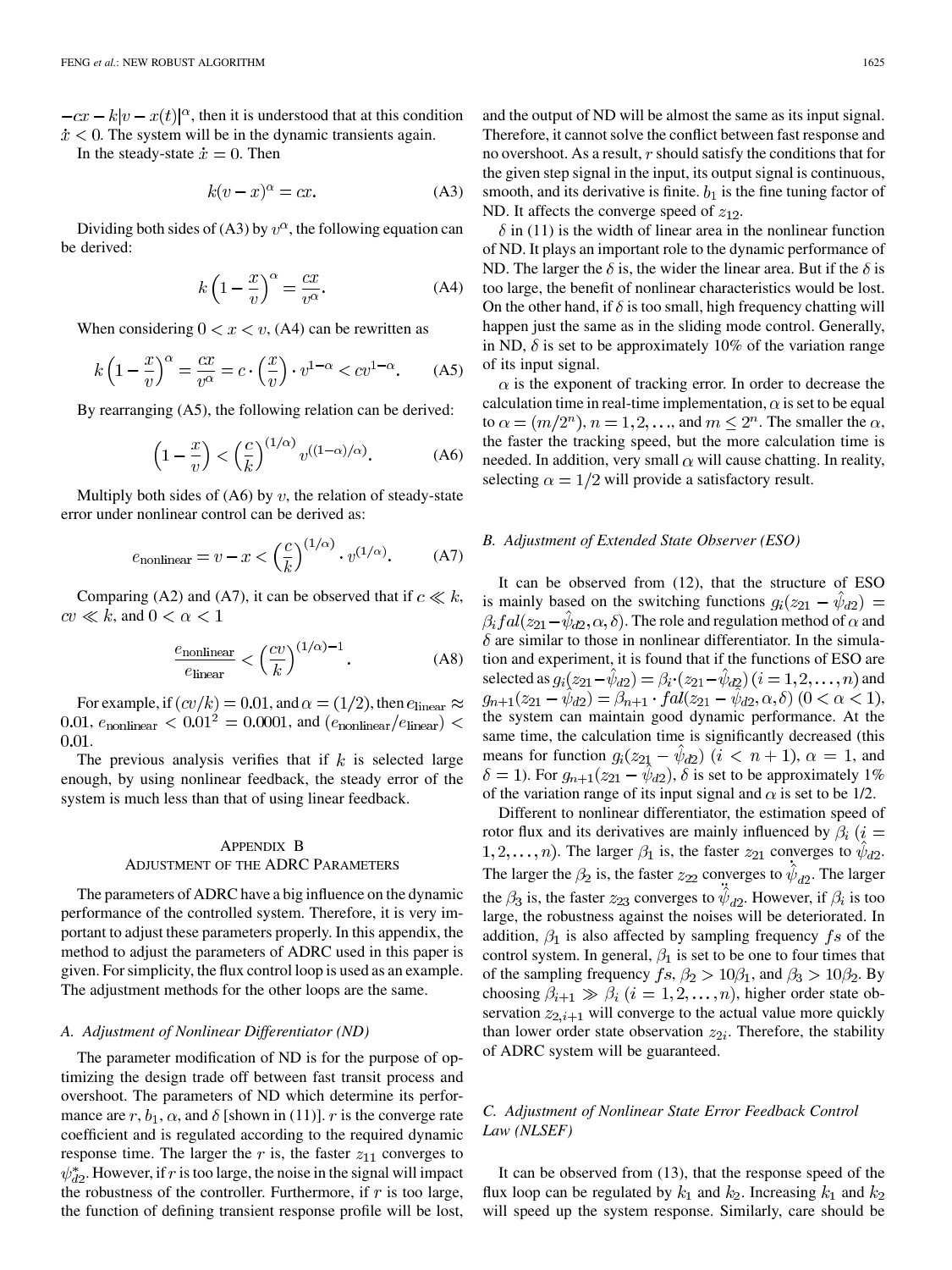<span id="page-12-0"></span>taken to ensure that  $k_1$  and  $k_2$  should not be too large in order to avoid overshoot. The role and regulation method of  $\alpha$  and  $\delta$ in NLSEF are similar to that in ESO.

#### *D. Some Notes*

It should be noted that ADRC is a highly nonlinear structure. Its parameters, including exponent parameter  $\alpha$ , the linear area width  $\delta$ , and other parameters such as  $r \beta$ , and k, all affect the performance of ADRC. At the present time, there are no good rules/methods to determine the parameters for nonlinear controllers and linear controllers.

The parameter selection method proposed in this appendix is only a starting point. The performance of the ADRC system can be further improved by adjusting these parameters using computer simulations and/or experimental prototypes. Usually, in most cases, the final numbers of the ADRC parameters are close to the selected number by using the parameter selection method proposed in this appendix.

# APPENDIX C ADRC PARAMETER VALUES

In this appendix, all the values of ADRC parameters for the induction motor control used in this paper are listed.

#### *A. Flux Subsystem*

The ADRC used in flux subsystem is composed of a secondorder ND, a third-order ESO, and a second-order NLSEF. Their constructions are listed as follows.

1) ND

$$
\begin{cases}\n\dot{z}_{11} = z_{12} \\
\dot{z}_{12} = -r \cdot (fal(z_{11} - \psi_{d2}^*, \alpha, \delta) + b_1 \cdot fal(z_{12}, \alpha, \delta))\n\end{cases}
$$

where  $\psi_{d2}^*$  is the given reference signal of rotor flux.  $r =$  $2 * 10^6$ ,  $b_1 = 0.03$ ,  $\alpha = 1/2$ , and  $\delta = 0.1$ . 2) ESO

$$
\begin{cases}\n\dot{z}_{21} = z_{22} - g_1(z_{21} - \hat{\psi}_{d2}) \\
\dot{z}_{22} = z_{23} - g_2(z_{21} - \hat{\psi}_{d2}) + \frac{L_m}{T_r \sigma} u_{d1} \\
\dot{z}_{23} = -g_3(z_{21} - \hat{\psi}_{d2})\n\end{cases}
$$

where  $g_i(z_{21} - \hat{\psi}_{d2}) = \beta_i f a l(z_{21} - \hat{\psi}_{d2}, \alpha, \delta).$ For  $g_1(z_{21} - \hat{\psi}_{d2}), \alpha = 1, \delta = 1$ , and  $\beta_1 = 18000$ . For  $g_2(z_{21} - \hat{\psi}_{d2}), \alpha = 1, \delta = 1$ , and  $\beta_2 = 9 * 10^7$ . For  $g_3(z_{21} - \hat{\psi}_{d2}), \alpha = 1/2, \delta = 0.01$ , and  $\beta_3 = 1 \times 10^9$ . 3) NLSEF

$$
u_0 = k_1 fal(\varepsilon_1, \alpha, \delta) + k_2 fal(\varepsilon_2, \alpha, \delta)
$$
  

$$
\varepsilon_1 = z_{11} - z_{21}, \quad \varepsilon_2 = z_{12} - z_{22}
$$
  

$$
u_{d1}(t) = \frac{u_0(t) - z_{23}}{\left(\frac{L_m}{T_r \sigma}\right)}
$$

where  $\alpha = 3/4$ ,  $\delta = 0.01$ ,  $k_1 = 5000$ , and  $k_2 = 1$ .

# *B. Speed Subsystem*

The control configuration of speed subsystem is composed of two second-order ADRC. One is used for speed regulation and another is used for  $q$ -axis current control.

*1) Speed Control Loop:*

a) ND

$$
\dot{z}_{11} = -r f a l (z_{11} - \omega_r^*, \alpha, \delta)
$$

where  $\omega_r^*$  is the given reference signal of rotor speed.  $r =$ 3800,  $\alpha = 1/2$ , and  $\delta = 10$ .

b) ESO  
\n
$$
\begin{cases}\n\dot{z}_{21} = z_{22} - g_1(z_{21} - \omega_r) + k_3 \psi_{d2} I_{q1} \\
\dot{z}_{22} = -g_2(z_{21} - \omega_r) \\
\text{where } g_i(z_{21} - \omega_r) = \beta_i f \, al(z_{21} - \omega_r, \alpha, \delta) \ (i = 1, 2), \\
\text{and } I_{q1} \text{ is the reference signal of } q\text{-axis current.} \\
\text{For } g_1(z_{21} - \omega_r), \alpha = 1, \delta = 1, \text{ and } \beta_1 = 18000. \\
\text{For } g_2(z_{21} - \omega_r), \alpha = 1/2, \delta = 0.5, \text{ and } \beta_2 = 8 \times 10^7.\n\end{cases}
$$
\nc) NLSEF  
\n
$$
y_0 = k_1 f \, al(\varepsilon_1, \alpha, \delta)
$$

$$
u_0 = \kappa_1 f \, d\iota(\varepsilon_1, \alpha, \sigma)
$$

$$
I_{q1}(t) = \frac{u_0(t) - z_{22}}{(k_2 \psi_{d2})}
$$

where  $\varepsilon_1 = z_{11} - z_{21}$ ,  $\alpha = 3/4$ ,  $\delta = 0.5$ , and  $k_1 = 10$ 

*2) -Axis Current Control Loop:*

a) ND

$$
\dot{z}_{11} = -r f a l (z_{11} - I_{q1}, \alpha, \delta)
$$

where  $r = 10000$ ,  $\alpha = 1/2$ , and  $\delta = 20$ . b) ESO  $\begin{cases} \dot{z}_{21} = z_{22} - g_1(z_{21} - i_{q1}) + \frac{1}{\sigma}u_{q1} \\ \dot{z}_{22} = -g_2(z_{21} - i_{q1}) \end{cases}$  where  $g_i(z_{21} - i_{q1}) = \beta_i f dl(z_{21} - i_{q1}, \alpha, \delta)$   $(i = 1, 2)$ . For  $g_1(z_{21} - i_{q1}), \alpha = 1, \delta = 1$ , and  $\beta_1 = 5000$ . For  $g_2(z_{21} - i_{q1}), \alpha = 1/2, \delta = 2$ , and  $\beta_2 = 3 * 10^6$ . c) NLSEF  $u_0 = k_1 f a l(\varepsilon_1, \alpha, \delta)$ 

$$
u_{q1}(t) = \frac{u_0(t) - z_{22}}{\left(\frac{1}{\sigma}\right)}
$$
  
where  $\varepsilon_1 = z_{11} - z_{21}$ ,  $\alpha = 3/4$ ,  $\delta = 2$ , and  $k_1 = 80$ .

#### **REFERENCES**

- [1] R. S. Cabrera and J. Morales, "Some results about the control and observation of induction motors," in *Proc. IEEE American Control Conf.*, vol. 3, 1995, pp. 1633–1637.
- [2] Y. Ping, D. Vrancic, and R. Hanus, "Anti-windup, bumpless, and conditioned transfer techniques for PID controllers," *IEEE Trans. Control Syst. Technol.*, vol. 16, pp. 48–57, Aug. 1996.
- [3] K. J. Astrom and T. Hagglund, *Automatic Tunning of PID Controllers*. Research Triangle Park, NC: Instrum. Soc. Amer., 1988, pp. 3–28.
- [4] N. J. Krikelis and S. K. Barkas, "Design of tracking systems subject to actuator saturation and integral wind-up," *Int. J. Control*, vol. 39, no. 4, pp. 667–682, 1984.
- [5] J. Chen and Y. Li, "Virtual vectors based predictive control of torque and flux of induction motor and speed sensorless drives," in *Proc. IEEE 34th Industrial Applications Soc. Annu. Meeting*, vol. 4, 1999, pp. 2606–2613.
- [6] C. Cecati and G. Guidi, "An adaptive nonlinear control algorithm for induction motor," in *Proc. IEEE Annu. Conf. Industrial Electronics Soc.*, vol. 1, 1996, pp. 326–331.
- [7] J. Han, "Auto-disturbances-rejection controller and its applications," *Trans. Control Dec., China*, vol. 13, no. 1, pp. 19–23, 1998.
- [8] B. C. Kuo, *Automatic Control Systems*, Sixth ed. Englewood Cliffs, NJ: Prentice-Hall, 1991, pp. 665–679.
- [9] G. Feng, L. Huang, and D. Zhu, "A nonlinear auto-disturbance rejection controller for induction motor," in *Proc. IEEE Annu. Conf. Industrial Electronics Soc.*, vol. 3, 1998, pp. 1509–1514.